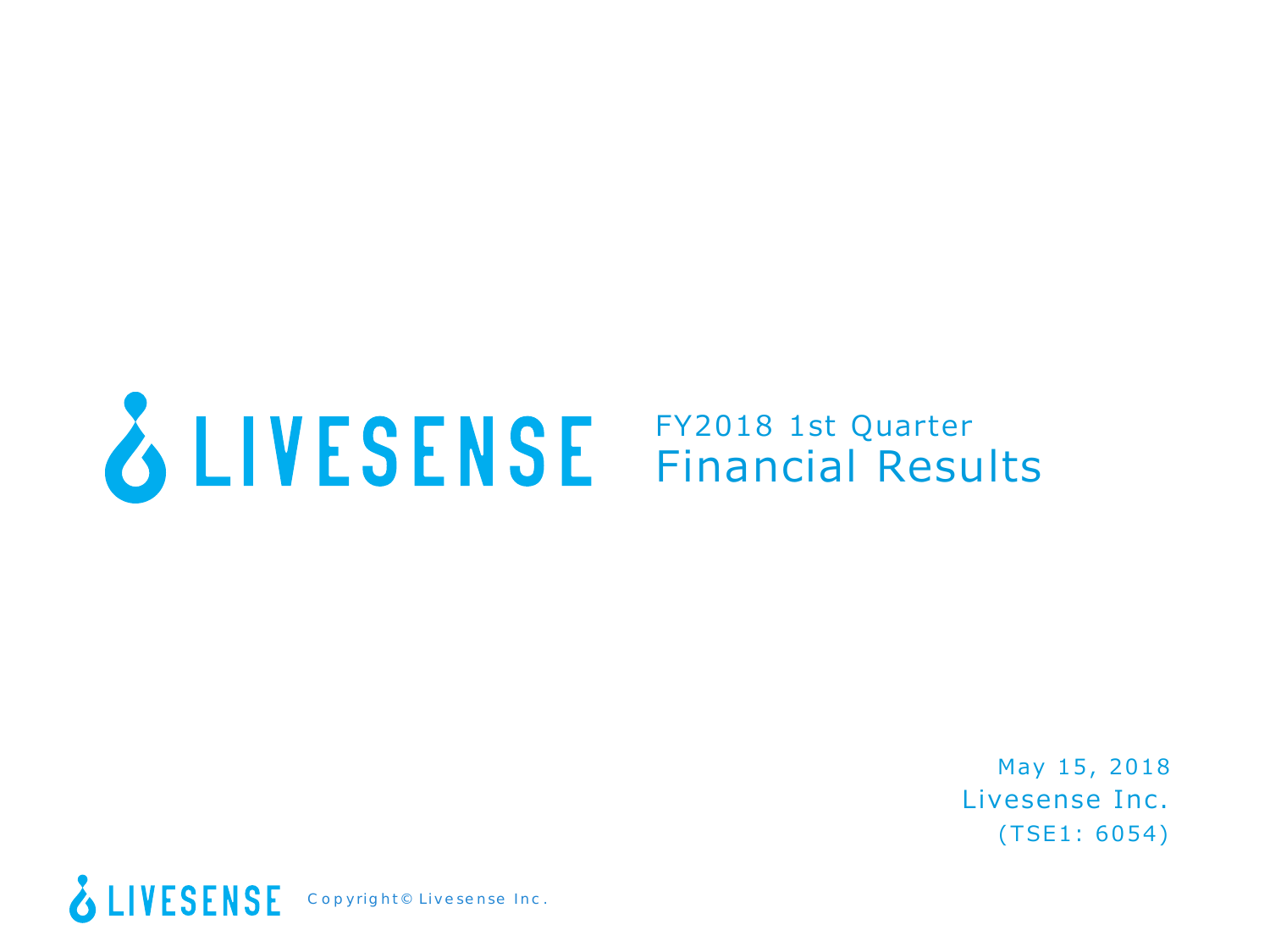



## Business Overview & FY2018 Initiatives



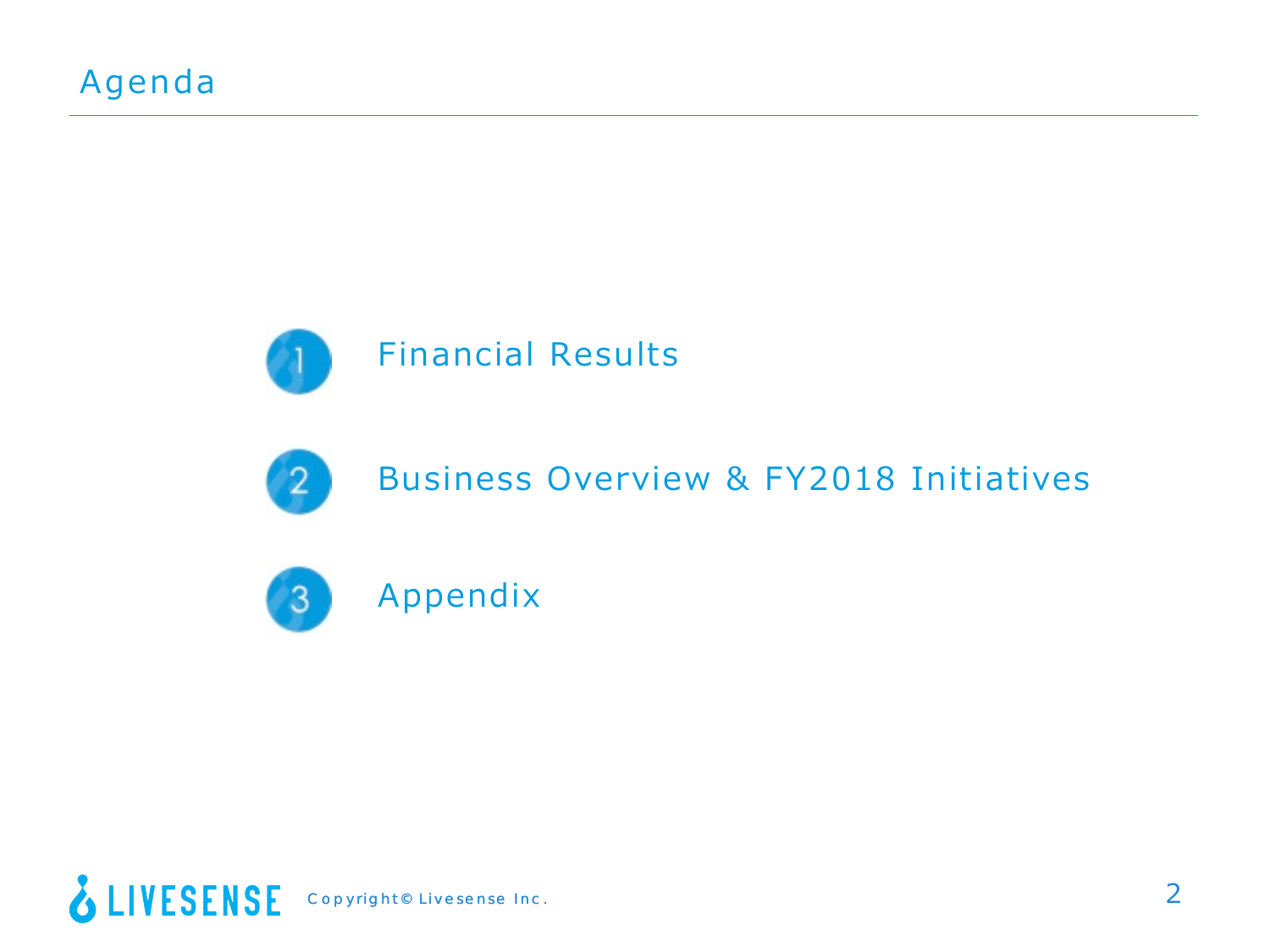## 1. Financial Results

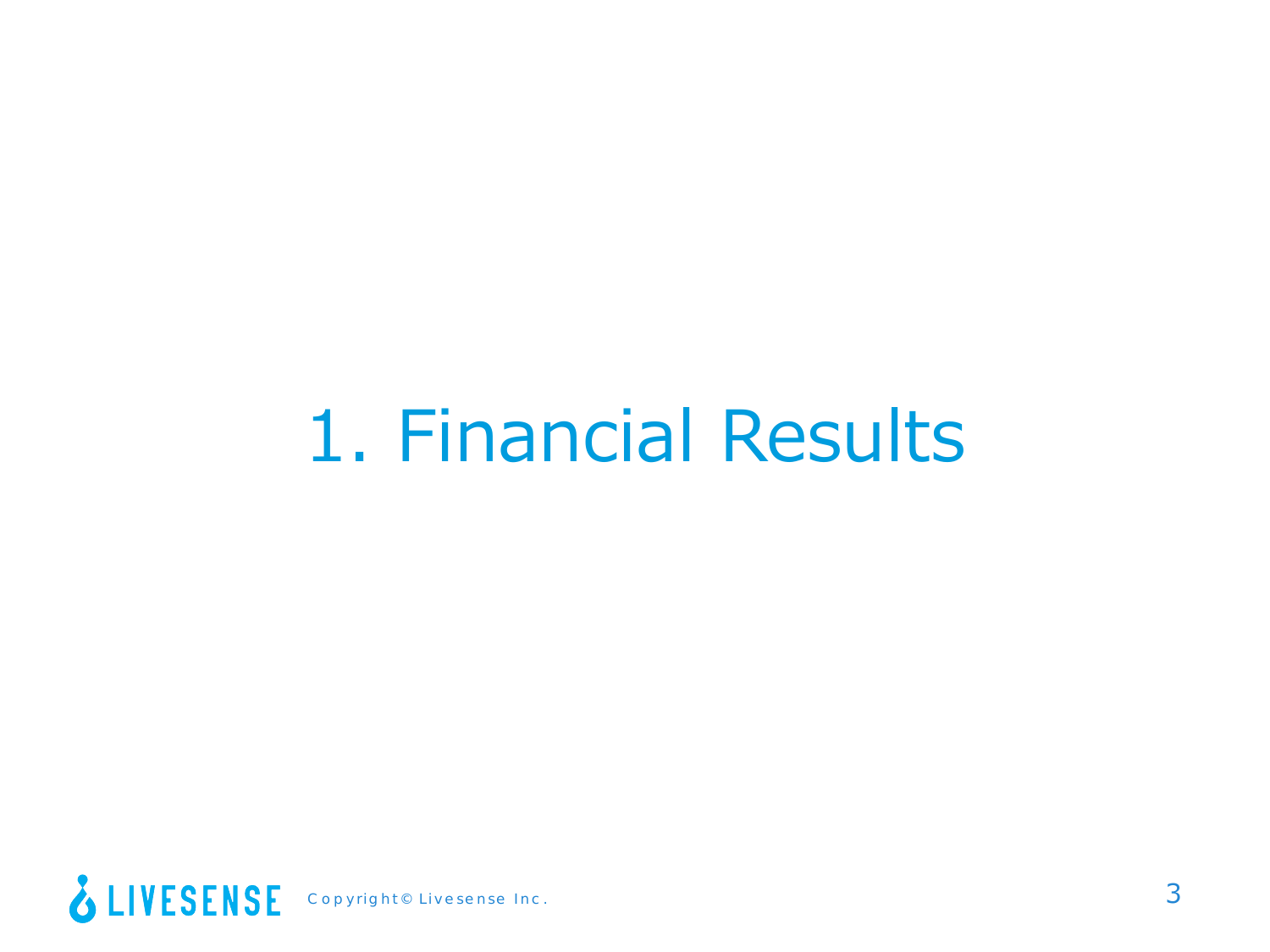### Executive Summary for the 1st Quarter

#### **Net sales increased in all segments. Up 25.1% YoY. Operating income up 43.3% YoY, due to increased income from real estate services.**

| • Net sales           | $41,744$ million | (YoY | +¥349 million | $+25.1\%$ |
|-----------------------|------------------|------|---------------|-----------|
| • Operating<br>income | ¥78 million      | (YoY | +¥23 million  | $+43.3\%$ |

**Sales up in all media. Successful expansion of customer attraction, etc. through expansion of Tenshoku Kaigi business and refining of advertising management.**

- Net sales increased for both Tenshoku Kaigi BUSINESS and lead generation service
- Advertising led to expansion of customer attraction for DOOR Chintai and Tenshoku Navi. Greatly contributed to investment capital
- After last year's re-branding, focus in Machbaito has been on increasing name recognition and improving user experience. Reflection in performance is expected to take some time

#### **Advertising investment expanded for both customer attraction and name recognition. Additional investment considered for accelerating growth.**

- Advertising costs up 60.9% YoY due to aggressive investment in web advertising during particularly busy seasons
- Two consolidated subsidiaries established, and sales launched
- 1Q results exceeding plan, 1H results be expected to surpass initial forecast. Considered measures to accelerate growth, including moving up investment, etc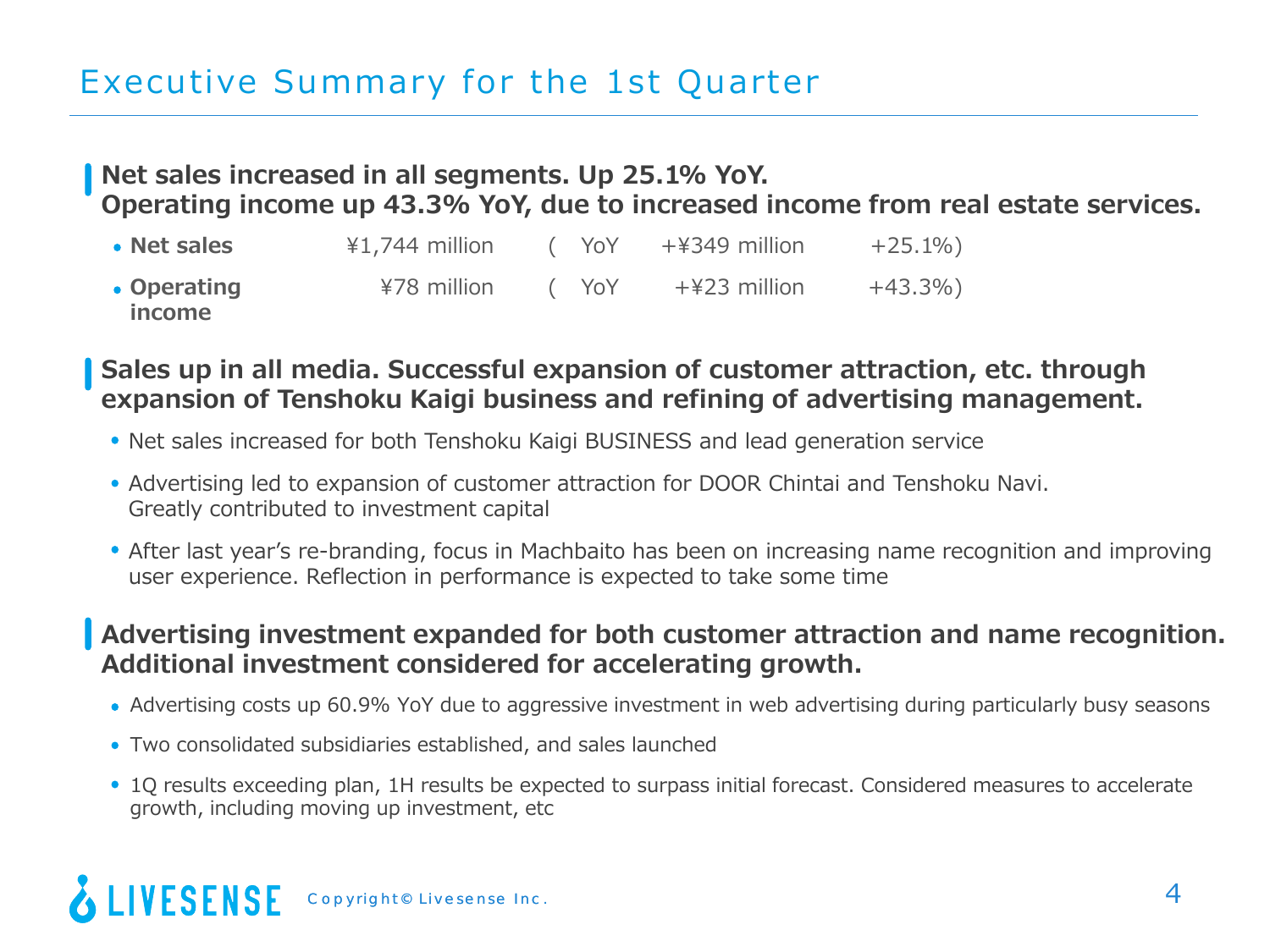(Millions of JPY)

|                     | <b>FY2017</b><br>1Q | <b>FY2018</b><br><b>1Q</b> | <b>YoY</b> |
|---------------------|---------------------|----------------------------|------------|
| <b>Net Sales</b>    | 1,394               | 1,744                      | $+25.1%$   |
| Operating Income    | 54                  | 78                         | $+43.3%$   |
| Operating Margin(%) | 3.9%                | 4.5%                       | $+0.6pt$   |
| Ordinary Income     | 81                  | 106                        | $+29.9%$   |
| Net income          | 60                  | 78                         | $+30.7%$   |

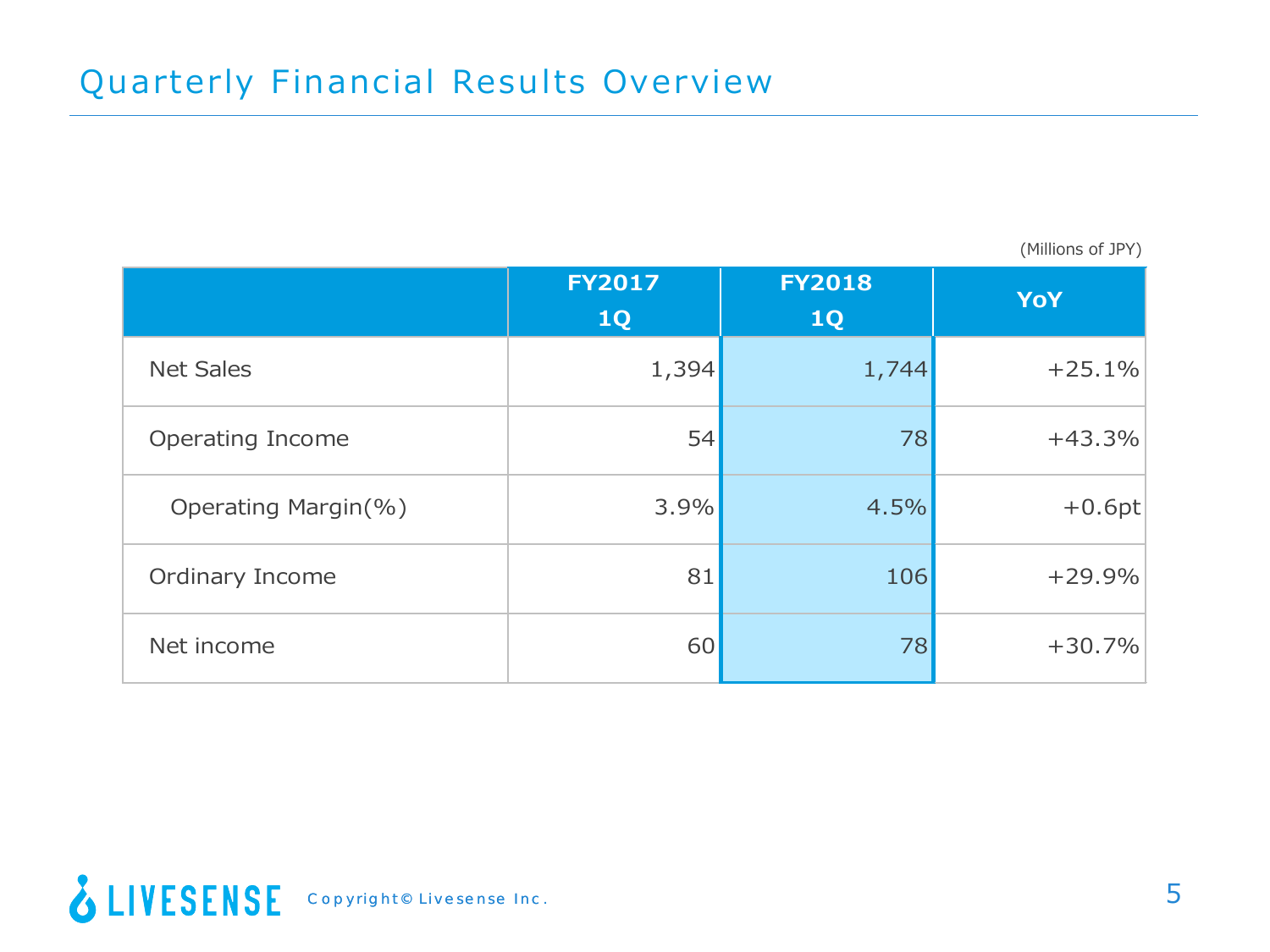### Net Sales and Operating Income

**Net sales increased in all segments. Up 25.1% YoY.**

**Income up 43.3% YoY due to increased income in real estate segment, etc.**



\*Tenshoku Draft categorized under HR Information Media as of 1Q/18. Past results changed to reflect this (same applies hereinafter).

**LIVESENSE**  $\mathsf{Copyright}{}^\circ$  Livesense Inc.  $\mathsf{6}$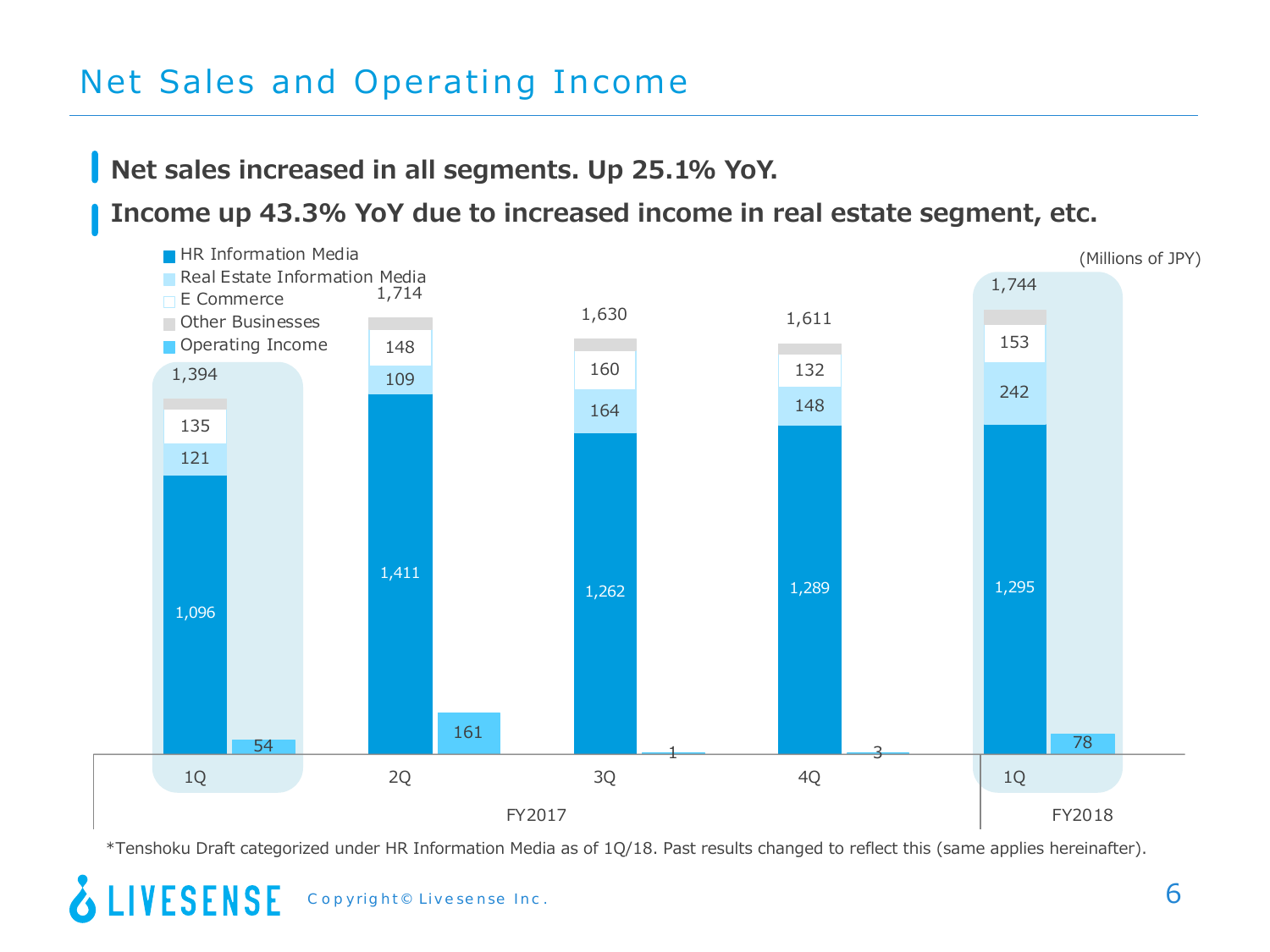#### Segment Net Sales and Operating Income - HR Information Media

**Tenshoku Kaigi and Tenshoku Navi sales up substantially. Segment sales up 18.1% YoY.**

**Focus in Machbaito has been on increasing name recognition and improving user experience. Net sales up slightly YoY. Experience. Net sales up slightly YoY.** (Millions of JPY)



 $\mathsf{Copyright} @\mathsf{Livesense\ Inc.}$ 

**LIVESENSE**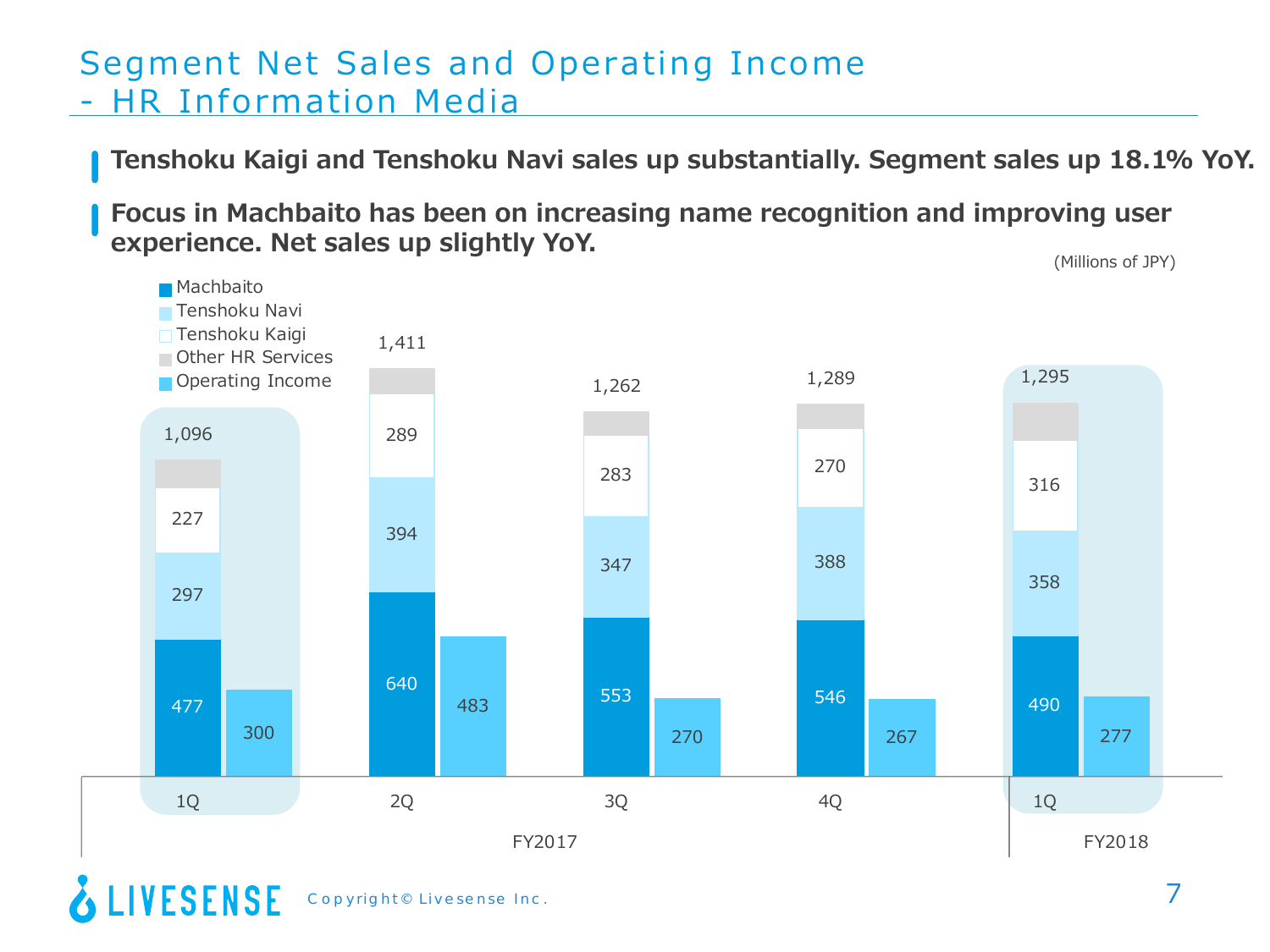#### Segment Net Sales and Operating Income -Real Estate Information Media

**Priority in DOOR Chintai has been placed on sales and profits, with enhanced measures for customer attraction, including web advertising, etc. Customer attraction increased during particularly busy seasons for substantial increase in sales and profits.**

**PHIL LIFE launched Sumai no Mikata face-to-face advisory service.**

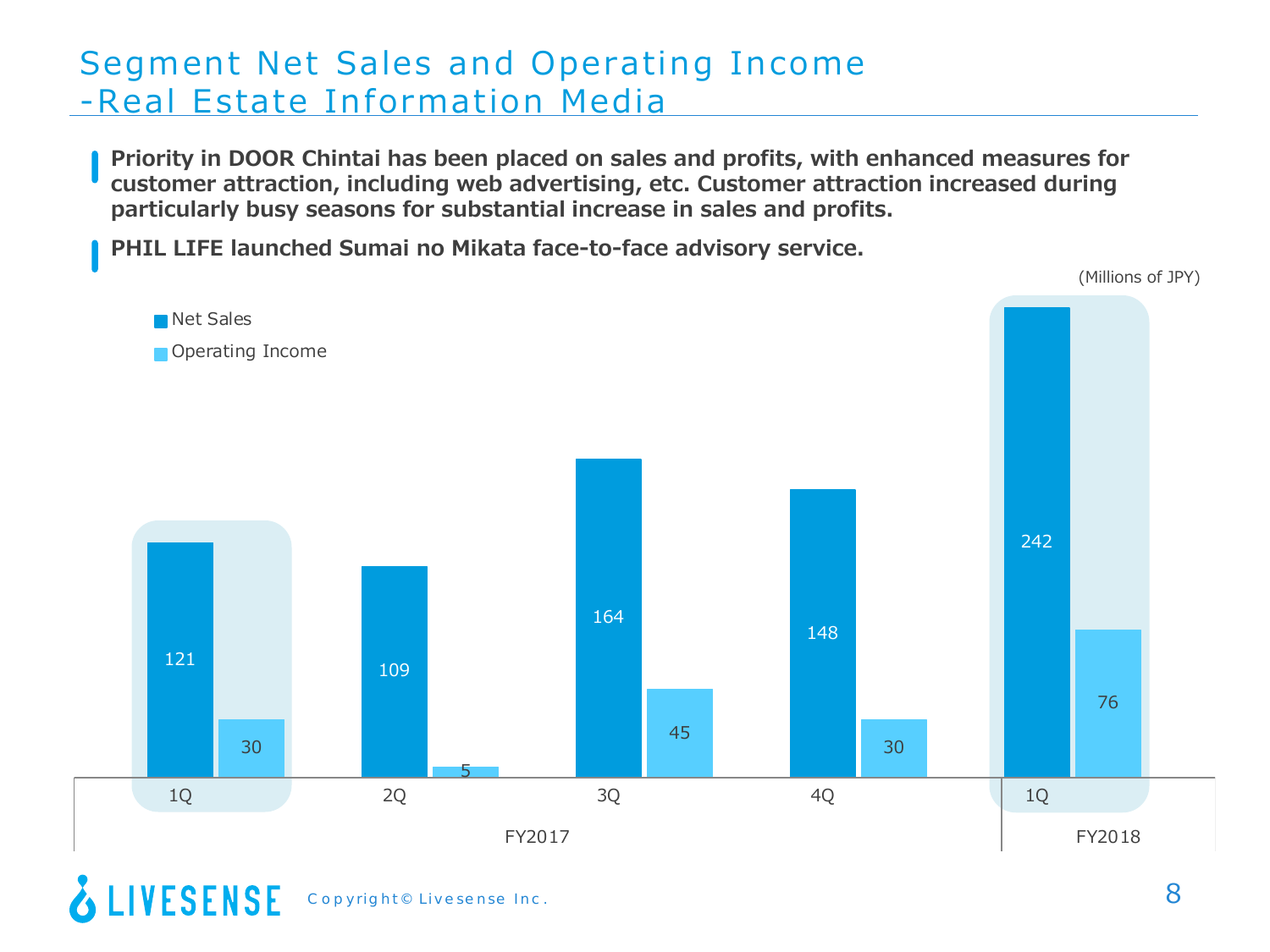#### Segment Net Sales and Operating Income -E-Commerce

**Sales up 12.9% YoY due to waja efforts to improve inflow and conversion.**

**Investment made in development to enhance proprietary fulfillment system.**

(Millions of JPY)



Copyright© Livesense Inc. 9

**& LIVESENSE**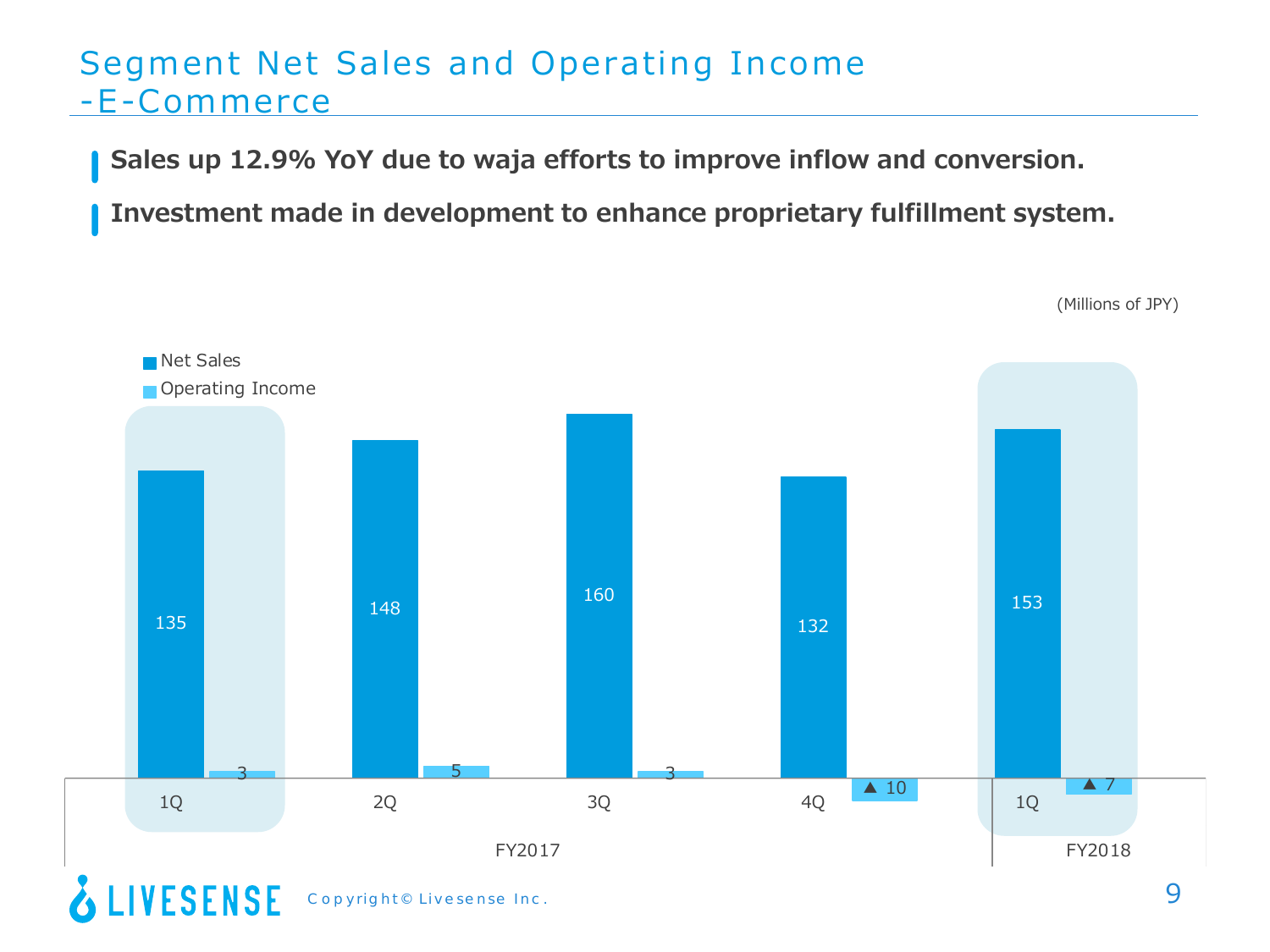### Operating Income -YoY Comparison

**Net sales increasing steadily. Advertising costs up, but mostly for web advertising.**

**1Q/17 Operating income 54 Net Sales Increase +349 Personnel Cost Increase -65 Ad Cost Increase -211 Other Costs Increase -49 1Q/18 Operating income 78**



(Millions of JPY)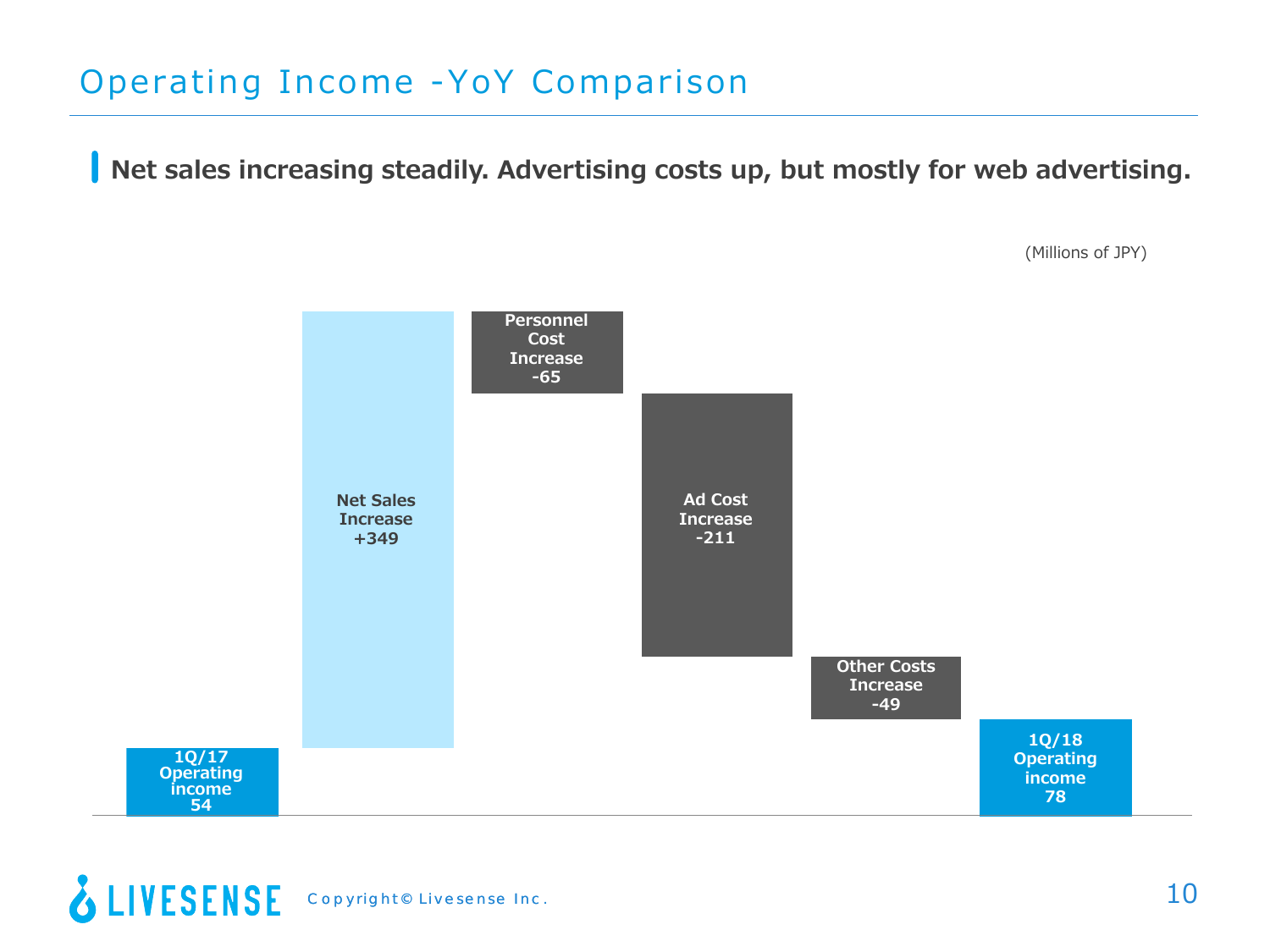### Operating Expenses

**Advertising costs up 60.9% YoY due to aggressive investment in web advertising during particularly busy seasons.**

**Personnel costs up 11.6% YoY due to increase in new graduates and other full-time employees.** (Millions of JPY)



**& LIVESENSE**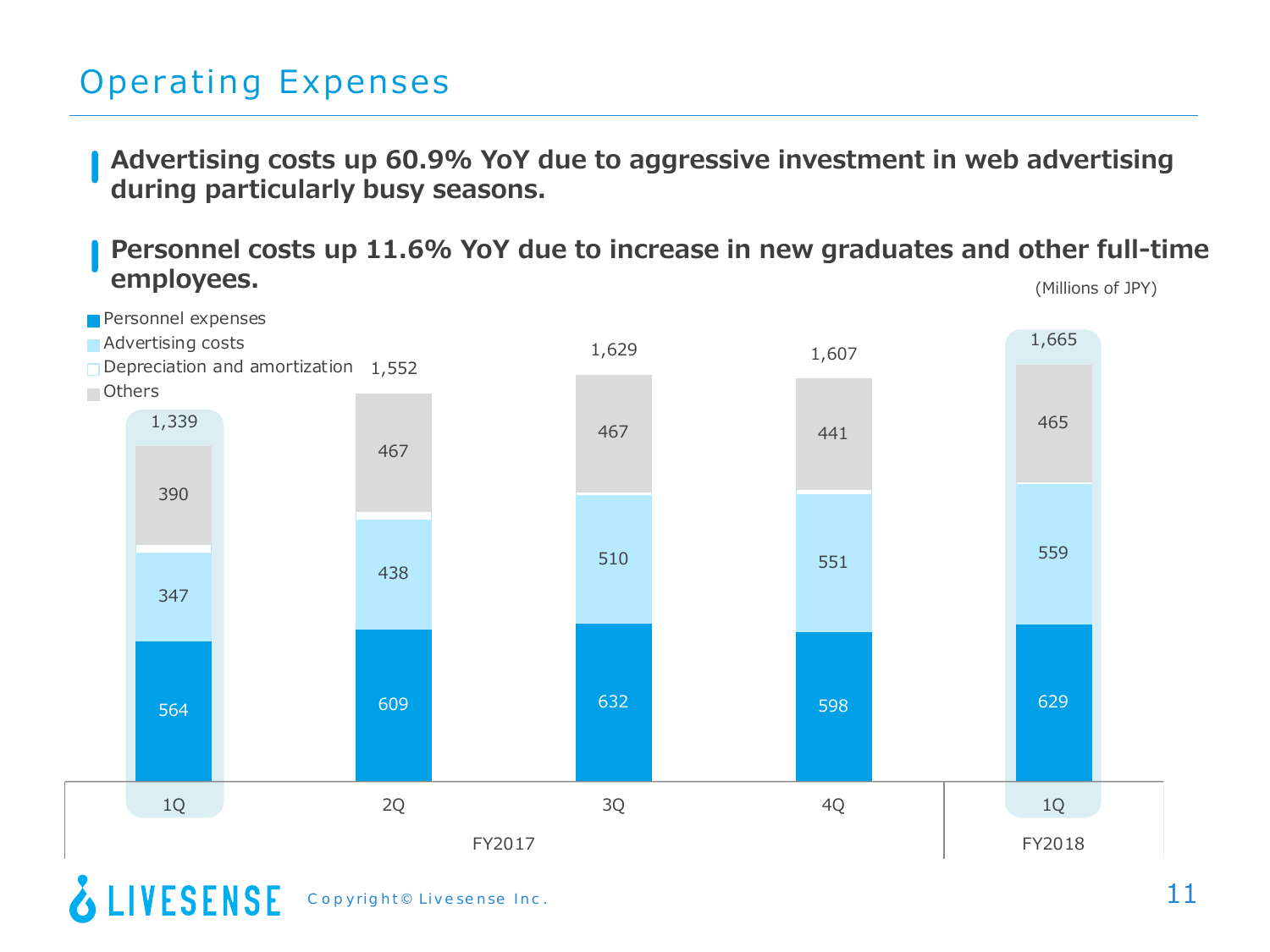## 2. Business Overview & FY2018 Initiatives

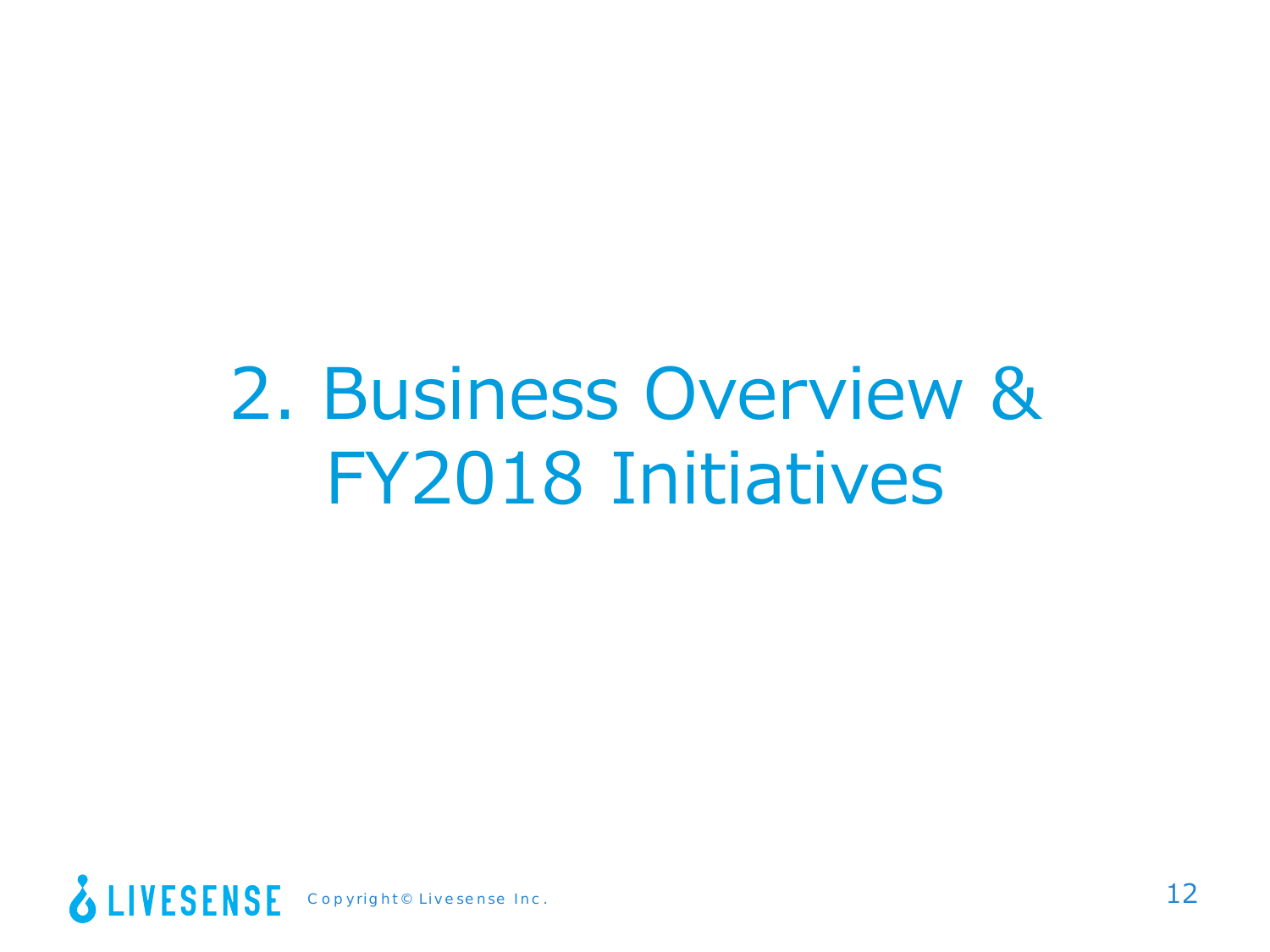#### Segments and Core Media

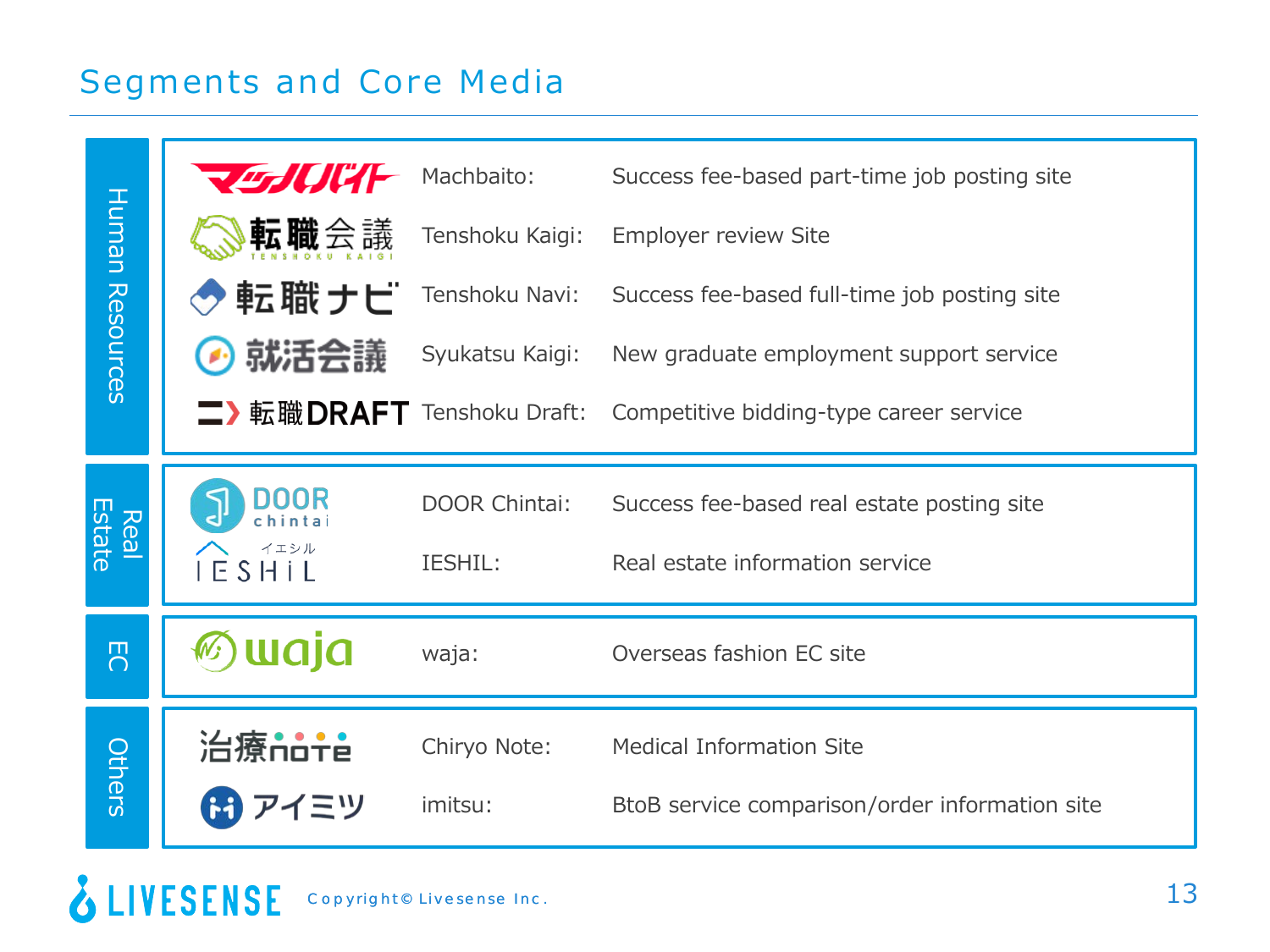#### Business Strategy for FY2018 and Progress

|                    | · Machbaito                         | Promote improved user experience by making "right away" service<br>concept<br>Conduct "singularity diagnosis" promotion to increase name<br>$\bullet$<br>recognition                                                                                                |
|--------------------|-------------------------------------|---------------------------------------------------------------------------------------------------------------------------------------------------------------------------------------------------------------------------------------------------------------------|
|                    |                                     |                                                                                                                                                                                                                                                                     |
| Human<br>Resources | · Tenshoku Kaigi<br>· Tenshoku Navi | With Tenshoku Kaigi, full-scale roll-out of career services utilizing<br>$\bullet$<br>reviews<br>Launch Livesense Connect. Promote development of corporate sales<br>infrastructure and education of sales personnel to further expand<br>"Tenshoku Kaigi BUSINESS" |
|                    |                                     | Expand Tenshoku Navi customer attraction through aggressive<br>investment in web advertising                                                                                                                                                                        |
|                    |                                     |                                                                                                                                                                                                                                                                     |
|                    | · Syukatsu Kaigi                    | Launch "Syukatsu Kaigi Recruiting" success fee-based service.<br>Currently in use by approx. 400 companies<br>Launch provision of original functions for determining "degree of<br>match with corporate culture" and "level of difficulty of screening"             |
|                    |                                     |                                                                                                                                                                                                                                                                     |
|                    | · Tenshoku<br><b>Draft</b>          | Change "Tenshoku Draft" bimonthly. Participating companies also<br>steadily increase<br>Hold the 2nd "Designer Draft" and "Web Expert Draft"                                                                                                                        |
|                    |                                     |                                                                                                                                                                                                                                                                     |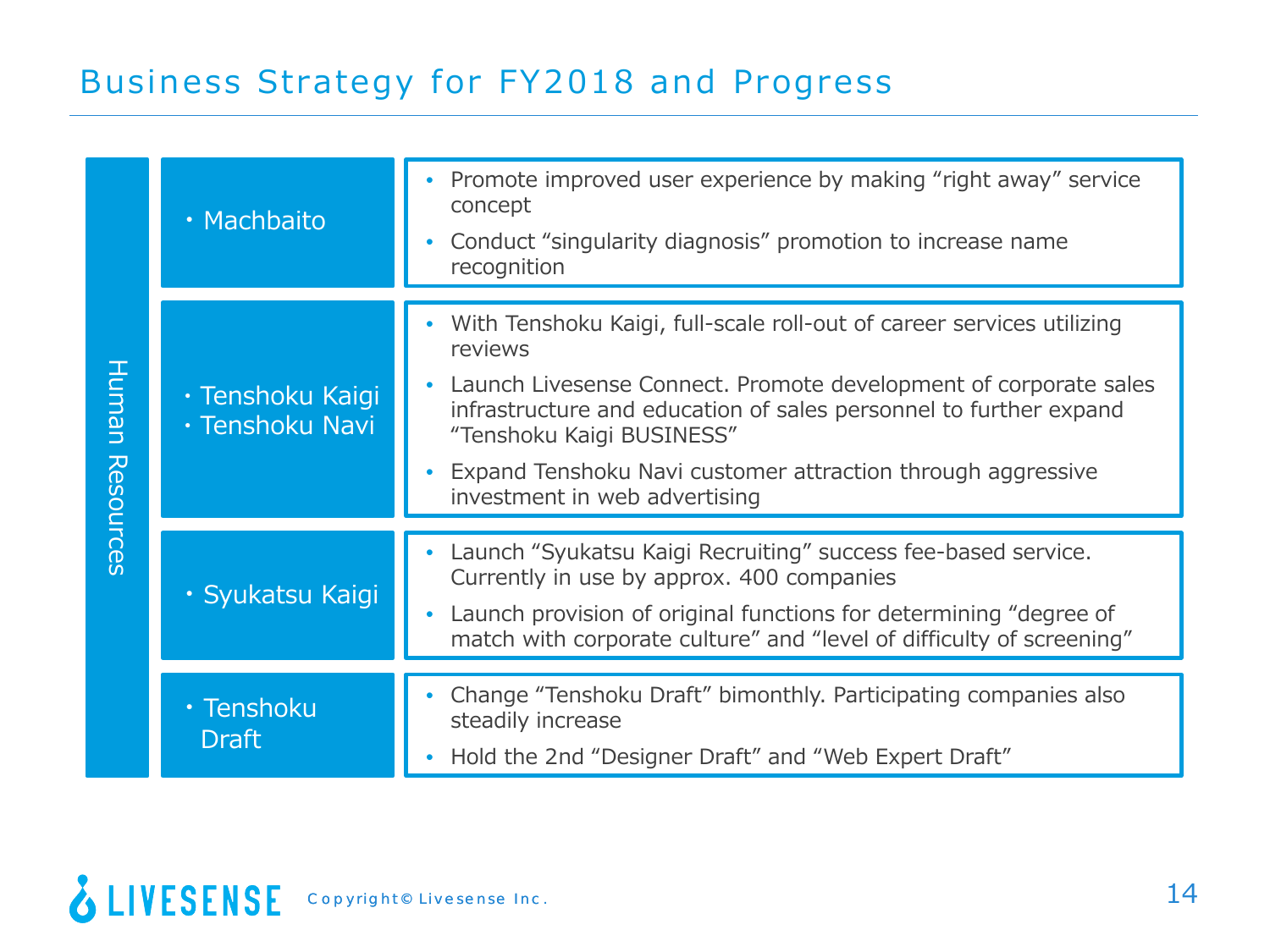## Business Strategy for FY2018 and Progress

| <b>Real Estate</b><br>Information | · DOOR Chintai<br>$\cdot$ IESHIL | Increase DOOR Chintai income by aggressively investing in web<br>advertising during particularly busy seasons<br>Promote improvement of IESHIL site value by expanding data and<br>$\bullet$<br>content<br>Launch PHIL LIFE. Strengthen face-to-face information provision and<br>matching functions |
|-----------------------------------|----------------------------------|------------------------------------------------------------------------------------------------------------------------------------------------------------------------------------------------------------------------------------------------------------------------------------------------------|
| ш<br>∩                            | $\cdot$ waja                     | Invest in development to enhance proprietary fulfillment system<br>Strengthen customer attraction through web marketing                                                                                                                                                                              |
| <b>Others</b>                     | $\cdot$ New<br>businesses        | Train product managers through launch of small-scale media<br>Aim to expand use of services and establish position in current new<br>businesses by re-designing user value and business expansion<br>process                                                                                         |

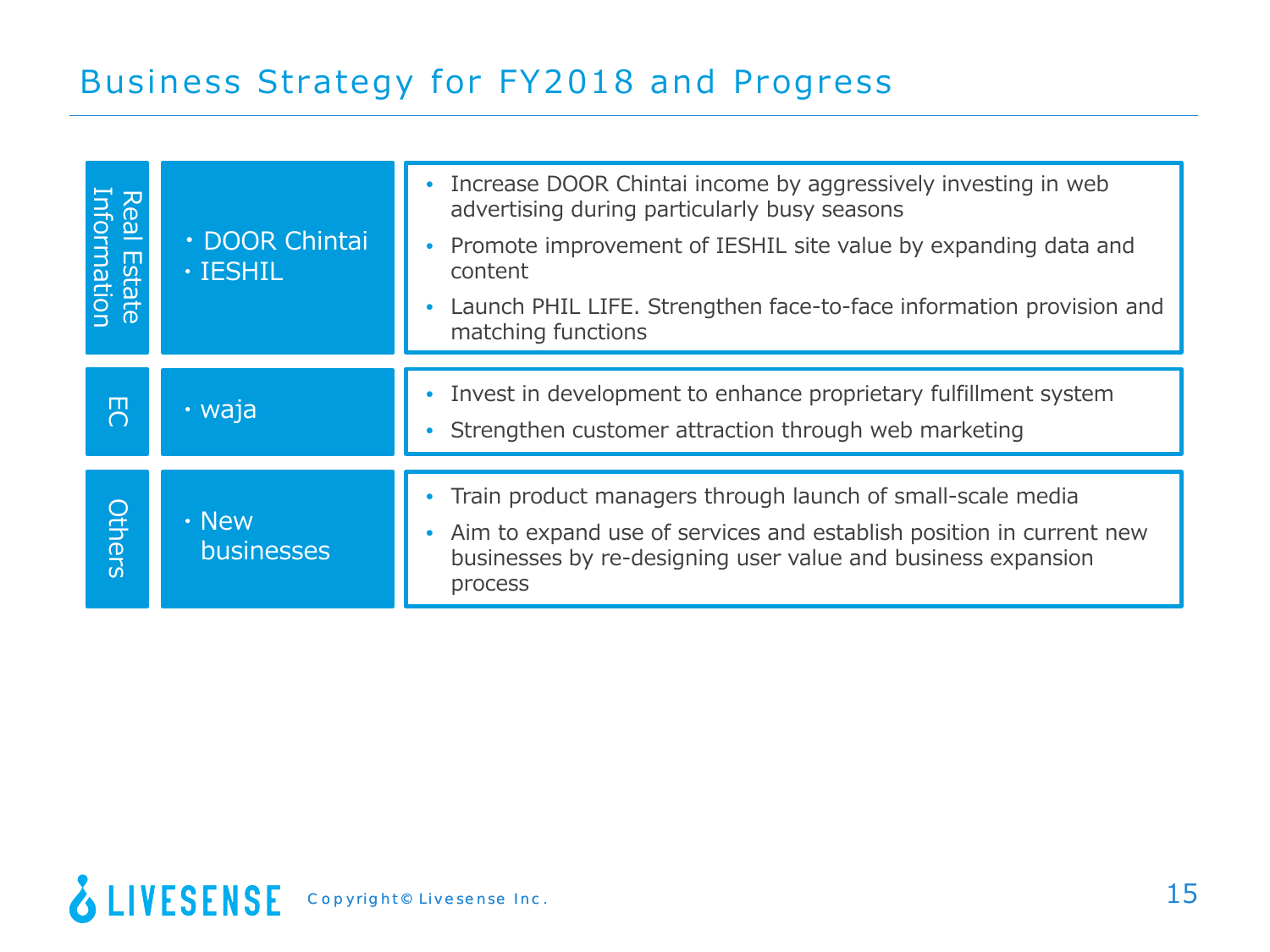#### Topics: Expansion of Tenshoku Kaigi BUISNESS (Tenshoku Kaigi)

**Established Livesense Connect.** 

**Worked to expand Tenshoku Kaigi BUSINESS through it.**

**Promoted development of corporate sales infrastructure and education of sales personnel this quarter.**

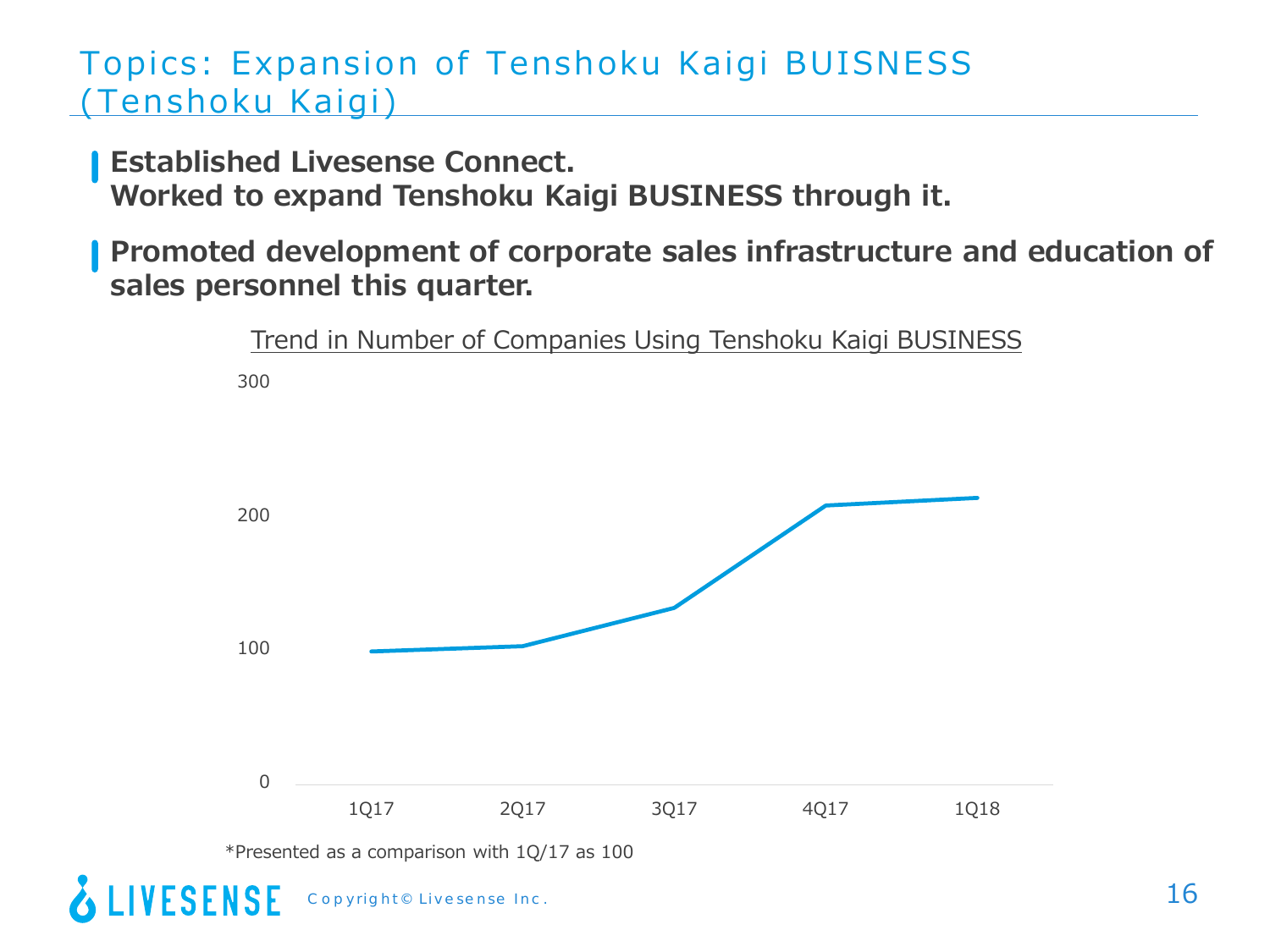#### Topics: Launch of "Syukatsu Kaigi Recruiting" Service (Syukatsu Kaigi)

**Success fee-based "Syukatsu Kaigi Recruiting" service launched in December. Currently in use by approx. 400 companies.**



#### **Screenshots**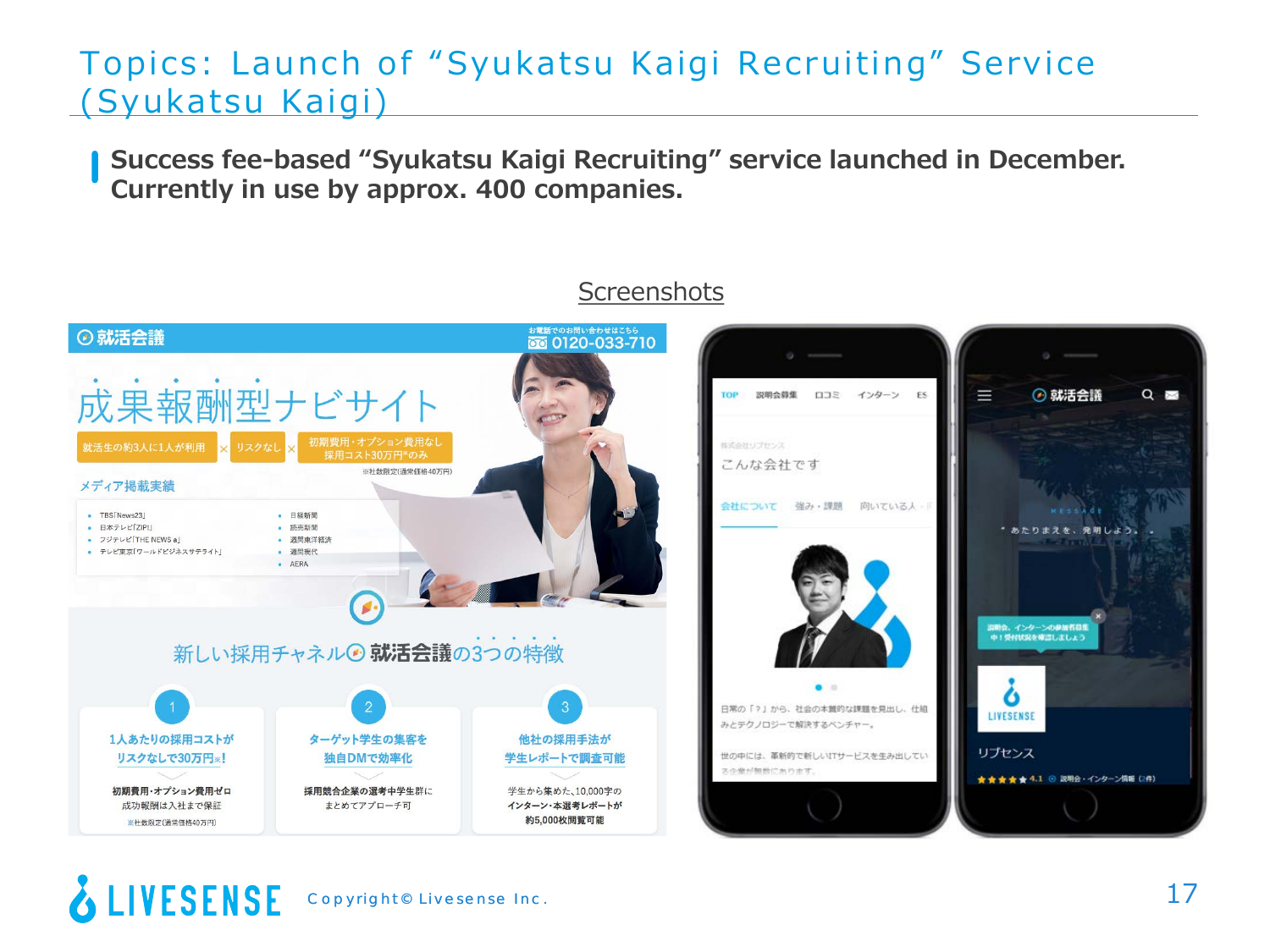#### Topics: Launch of "Function for Determining 'Degree of Match' between New Grads and Companies" (Syukatsu Kaigi)

**Degree of match with corporate culture and level of difficulty of screening are determined based on new grads' intentions and company review data from Tenshoku Kaigi. Supports efficient job hunting without mismatches by allowing new grads to find "companies that are a good fit".**

**Initiative based on real data engineering, a topic of focus at company-wide.**



#### Illustration of Function for Determining Degree of Match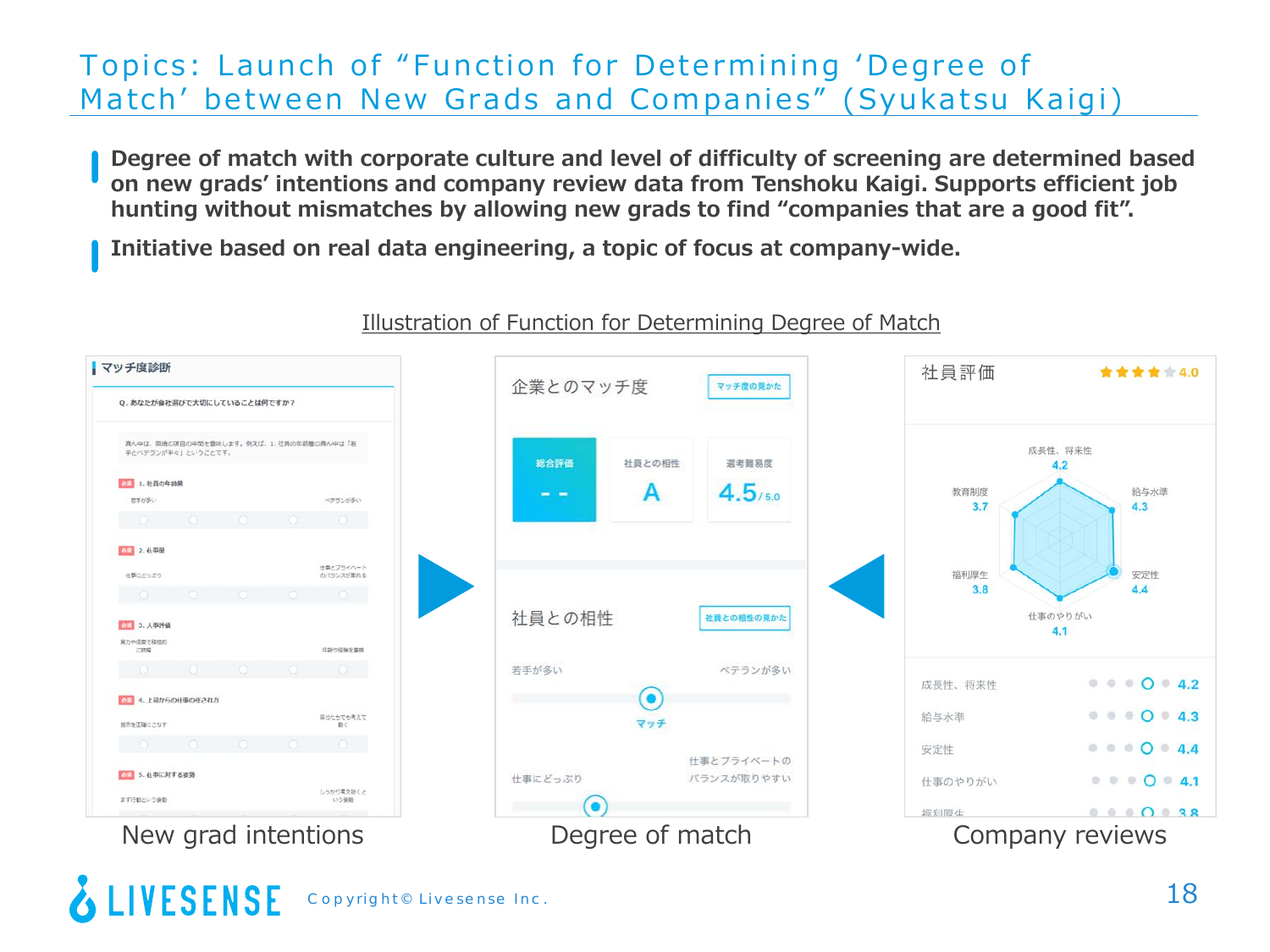## Topics: Launch of Sumai no Mikata (PHIL LIFE)

**Established PHIL LIFE as a joint venture with Starts Corporation Inc. Rolled out "Sumai no Mikata" face-to-face advisory service.**

**Providing face-to-face support, for which there is strong demand, on top of online support. Work to expand user base.**



#### Sumai no Mikata

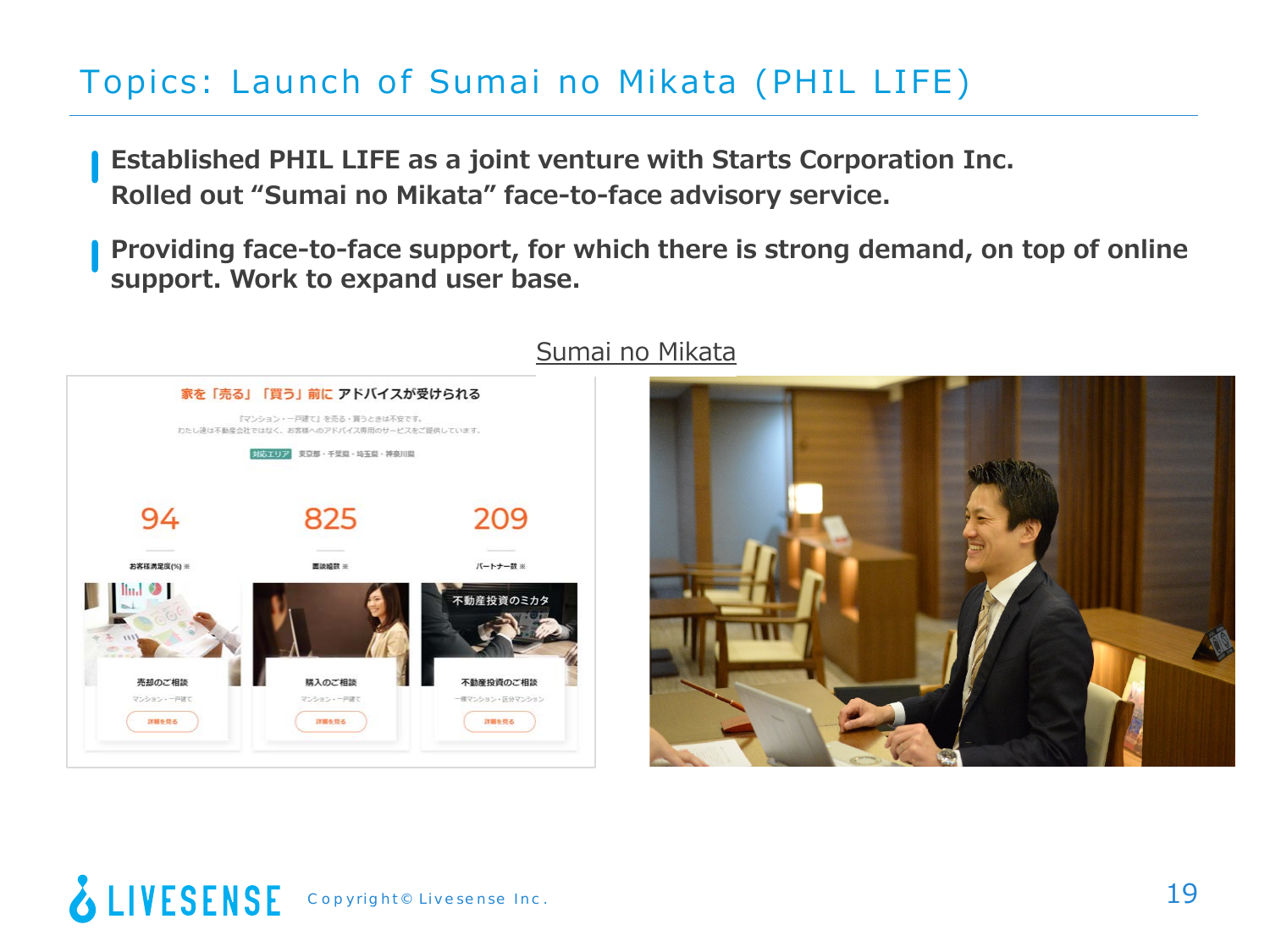

#### Invent the next common

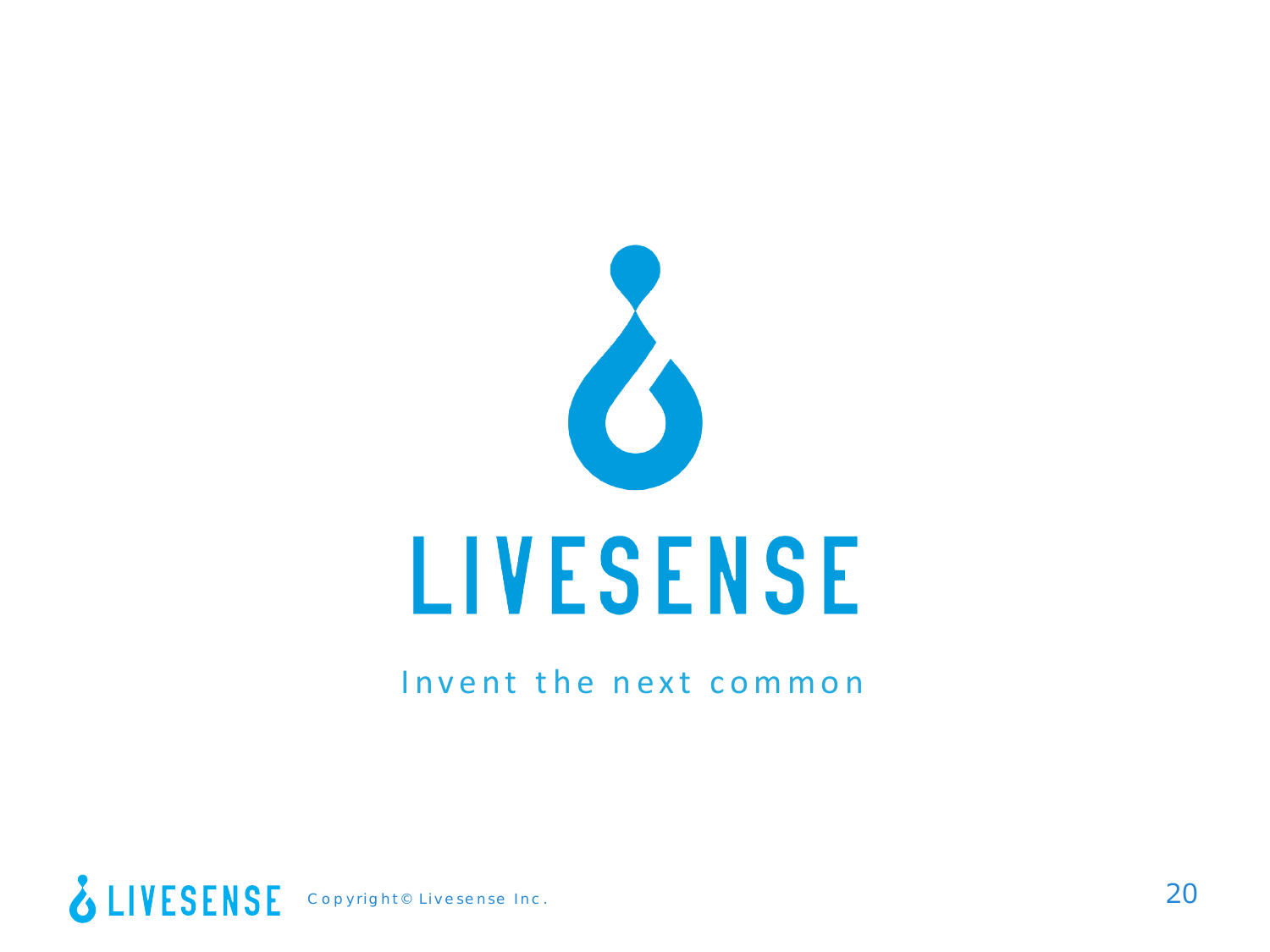## 3. Appendix

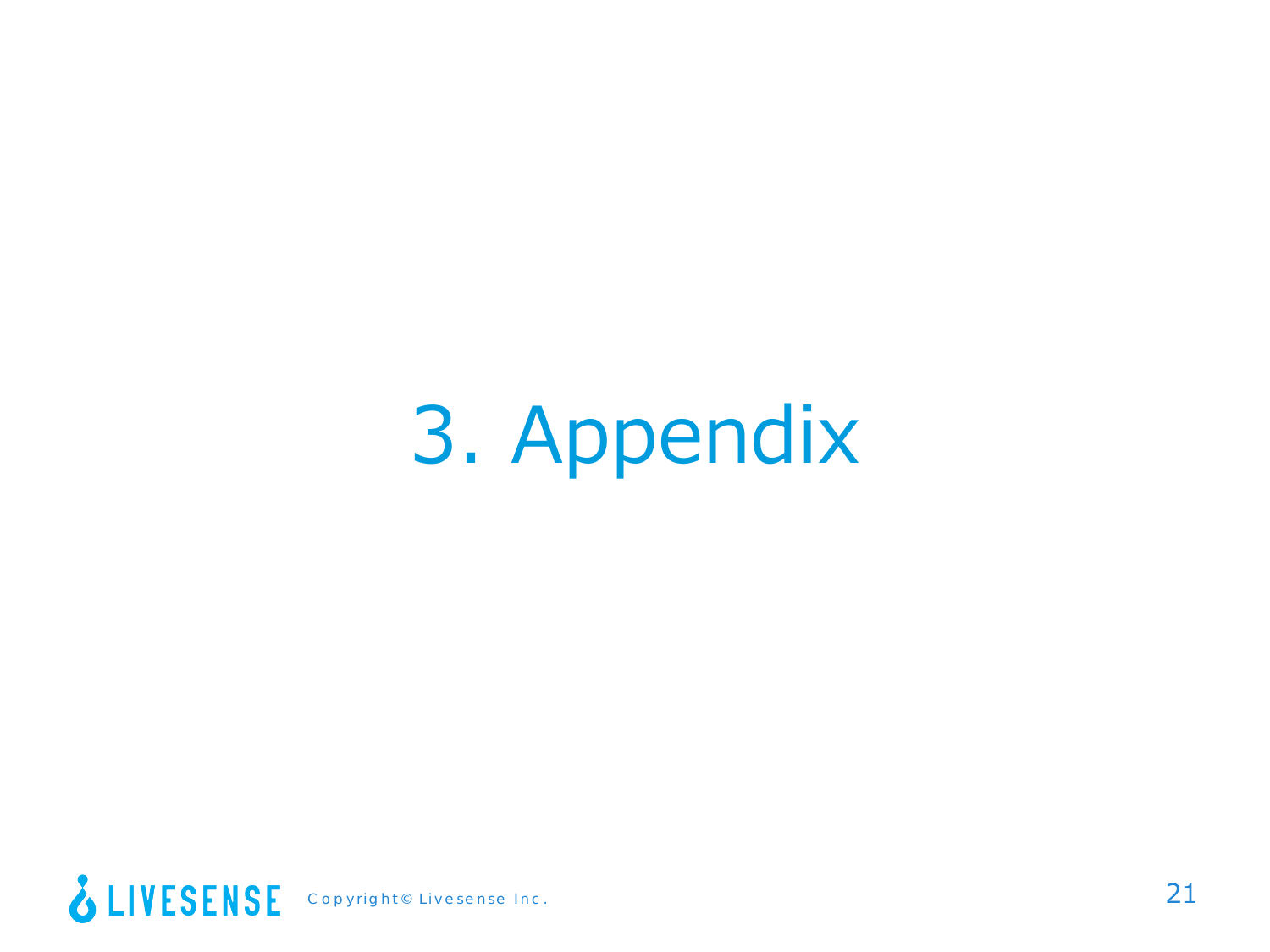

#### No. of Employees (Consolidated) Breakdown of Full-time Employees



\*Non-consolidated, head office full-time employees only

\*Local full-time employees primarily in charge of customer support and sales

#### & LIVESENSE Copyright© Livesense Inc. 22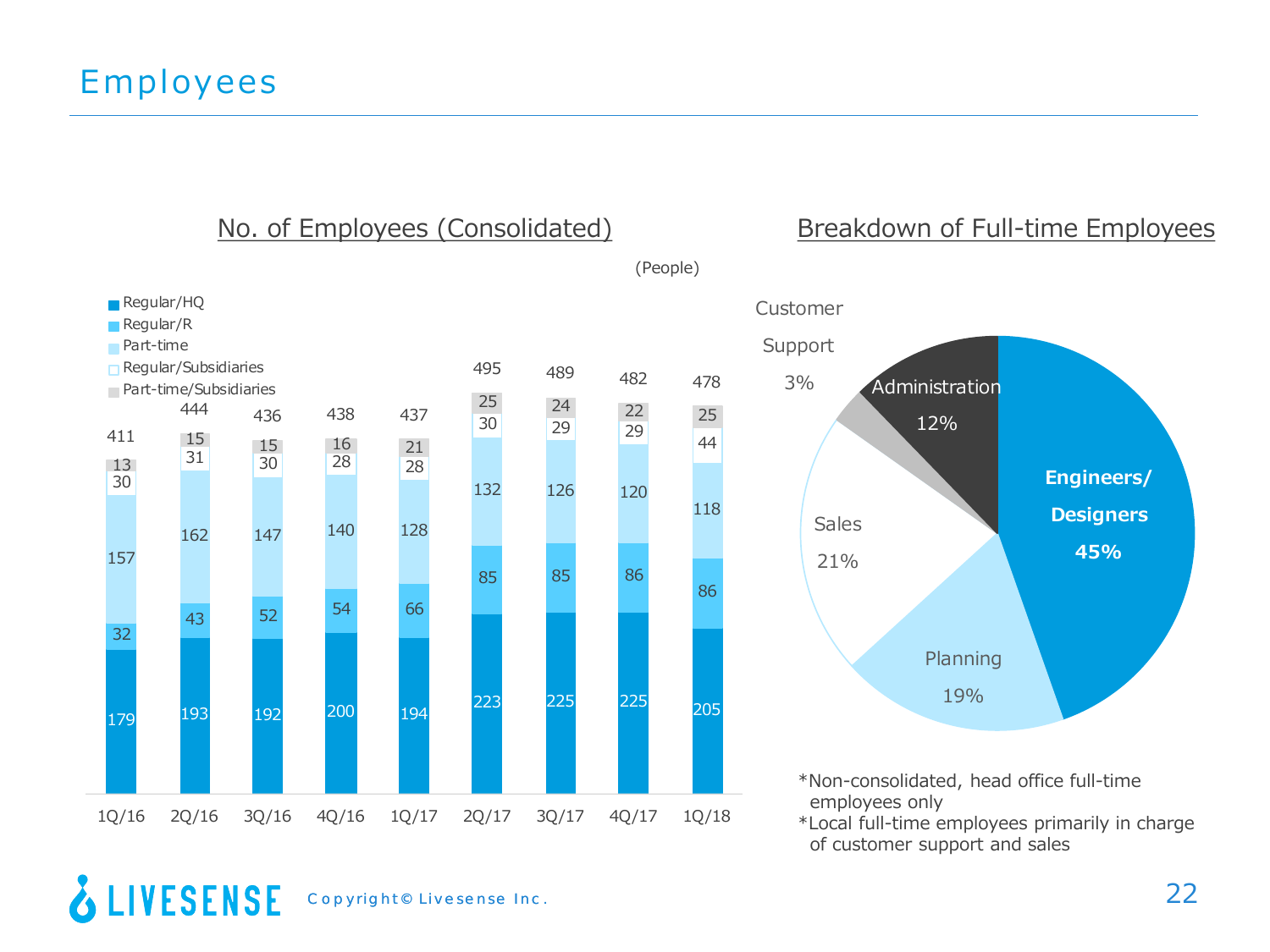### Record of Recent Major Publicity Events

Apr. 23, 2018 IESHIL real estate information service covered by risktaisaku.com

Apr. 20, 2018 Interview of head of Real Estate Unit posted on Cnet Japan

Apr. 18, 2018 Tenshoku Navi full-time job posting site covered by Koureisha Jutaku Shimbun

Apr. 11, 2018 Real estate tech media SUMAVE representative appeared for interview on NHK BS1's "Kokusai Hodo 2018"

Apr. 4, 2018 Syukatsu Kaigi covered by Nikkei MJ

Apr. 2, 2018 Company employee appeared for interview on NHK's "Asaichi"

Apr. 2, 2018 Interview of PHIL LIFE representative posted in Zenkoku Chintai Jutaku Shimbun

Mar. 29, 2018 Interview of representative posted in Nikkei Sangyo Shimbun

Mar. 27, 2018 Interview of PHIL LIFE representative posted in Jutaku Shimpo

Mar. 25, 2018 Machbaito part-time employment service promotion covered by Nikkei Digital Marketing (print version)

Mar. 6, 2018 Interview of PHIL LIFE representative posted in Kentsu Shimbun

Mar. 1, 2018 Machbaito part-time employment service promotion covered by Nikkei Digital Marketing (online version)

- Feb. 28, 2018 Interview of representative posted in Kigyoka Club
- Feb. 23, 2018 Representative covered in Nihon Keizai Shimbun's special feature, "Kigyoka Sokeisen" (Waseda–Keio entrepreneur rivalry)
- Feb. 20, 2018 Article on establishment of PHIL LIFE posted in The Remodeling Business Journal

Feb. 20, 2018 Livesense covered in Nihon Keizai Shimbun's ranking of increases in number of employees at mediumsized listed companies

Jan. 23, 2018 Article on establishment of PHIL LIFE posted in Kentsu Shimbun

Jan. 2, 2018 Article on establishment of PHIL LIFE posted in Jutaku Shimpo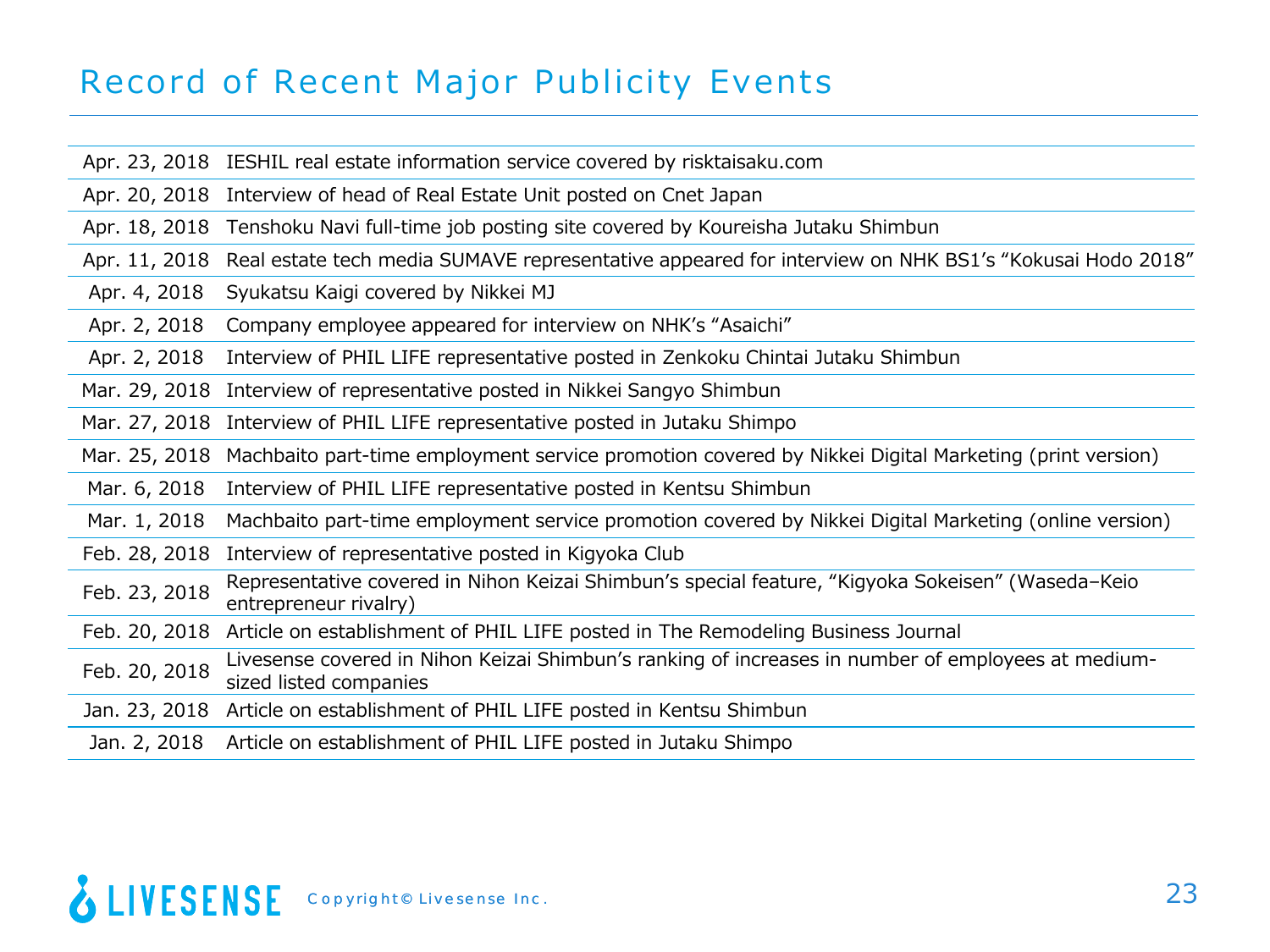### Corporate Profile

| <b>Company Name</b>                       | Livesense Inc.                                                                          |
|-------------------------------------------|-----------------------------------------------------------------------------------------|
| <b>CEO/Founder</b>                        | Taichi Murakami                                                                         |
| <b>Business</b><br>Philosophy             | Happiness Begetting Happiness.                                                          |
| <b>Corporate Vision</b>                   | Invent the next common.                                                                 |
| <b>Established</b>                        | February 8, 2006                                                                        |
| <b>Date listed</b>                        | <b>TSE 1st Section</b><br>: October 1, 2012<br>: December 7, 2011<br><b>TSE Mothers</b> |
| Number of Employees<br>(Non-Consolidated) | Full-Time: 291 (as of March 31, 2018)                                                   |
| Consolidated<br><b>Subsidiaries</b>       | Waja Co., Ltd. / LIVESENSE CONNECT Inc. / PHIL LIFE Inc.                                |